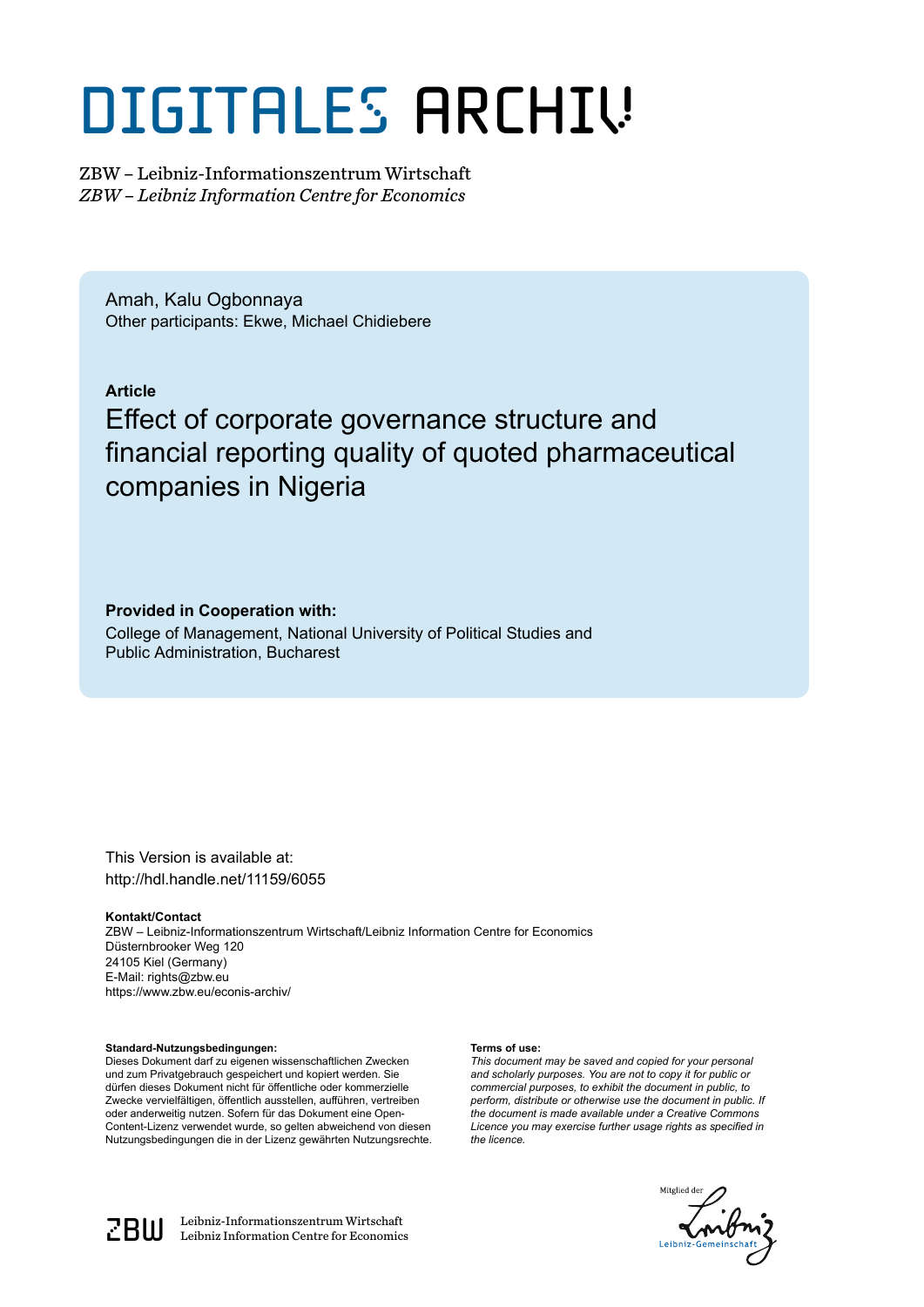

# **Effect of Corporate Governance Structure and Financial Reporting Quality of Quoted Pharmaceutical Companies in Nigeria**

#### **Kalu Ogbonnaya AMAH1, Michael Chidiebere EKWE<sup>2</sup>**

<sup>1</sup>Michael Okpara University of Agriculture, PMB 7267 Umuahia, Umudike, Abia State, NG [kaluogbonnaya30@yahoo.com](mailto:kaluogbonnaya30@yahoo.com) (corresponding author)

<sup>2</sup> Michael Okpara University of Agriculture, PMB 7267 Umuahia, Umudike, Abia State, NG;

**Abstract:**. *The study investigated the Effect of Corporate Governance Structure and Financial reporting quality of quoted Pharmaceutical companies in Nigeria. A total of ten Pharmaceutical companies were used from 2006-2019. Data were extracted from the annual report and accounts of the Pharmaceutical companies in Nigeria. Financial reporting quality was calculated using Dechow and Dicher's (2002) model. The Housman test of multiple regression analysis was employed to test the hypotheses. The result found that Board independence has a positive effect on the financial reporting quality, Board compositions have a positive and significant effect on financial reporting quality, Board meeting has negative association on the financial reporting quality of pharmaceutical companies in Nigeria. The ownership structure also reflects the positive and significant financial reporting quality of the selected companies. The number of times the risk management committee meets yearly as an indicator of corporate governance structure yield a positive influence on the financial reporting quality of selected pharmaceutical companies. The result for a ratio of female members in the board, i.e. gender composition and numerical strength of Audit committee members each, is yielding positive and significant effect on financial reporting quality. The r-squared outcome of 55% implies the ability of the selected pharmaceutical companies in Nigeria. The regression model is also supported by the outcome of Durbin-Watson statistics which is close to 2, indicating the possible absence of autocorrelated in the regression model. It, therefore, recommends that quoted firms should adhere to the guidelines given by CBN and SEC on the code of corporate governance as it affects their financial reporting quality. Regular and spontaneous supervising functions/checks by the different regulating agencies are also recommended.*

**Keywords:** *Corporate governance; financial reporting quality; Pharmaceutical firm; Husman test; Dechow and Dicher model.*

#### **Introduction**

Financial Reporting is concepts that emerge first from formal record-keeping by organized business and Government. The issue of financial reporting is to provide investors, shareholders, and creditors with information that is useful for decision making, thus, to present users with transparent financial statements enhance decision making and avert business failure, which we have to maintain high-quality financial report.

The recent successive financial crises and the resulting confidence crisis in financial reporting within information and economic framework has drawn the world's attention to the role of corporate governance in ensuring the quality of the financial reporting processes, reducing fraud and false statements. This is especially after the scandals of big companies such as Enron in the United Kingdom and the collapse of WorldCom in the United States in 2001 and 2002, respectively.

One of the implementations of financial statements in the company is to improve business decisions. Investors and creditors use the financial statement as a tool to make investment decisions and loans. The financial statement shows how the company obtains its resources (funding), where and how the resources are used (investment), and how effective the use of those resources (profitability of operational) (Lice & Istian, 2008).

#### **How to cite**

Amah, K. O. & Ekwe, M. C. (2021). Effect of Corporate Governance Structure and Financial Reporting Quality of Quoted Pharmaceutical Companies in Nigeria. *Management Dynamics in the Knowledge Economy,* 9(2)*,* 225-239. DOI 10.2478/mdke-2021-0016 ISSN: 2392-8042 (online) [www.managementdynamics.ro](http://www.managementdynamics.ro/) <https://content.sciendo.com/view/journals/mdke/mdke-overview.xml>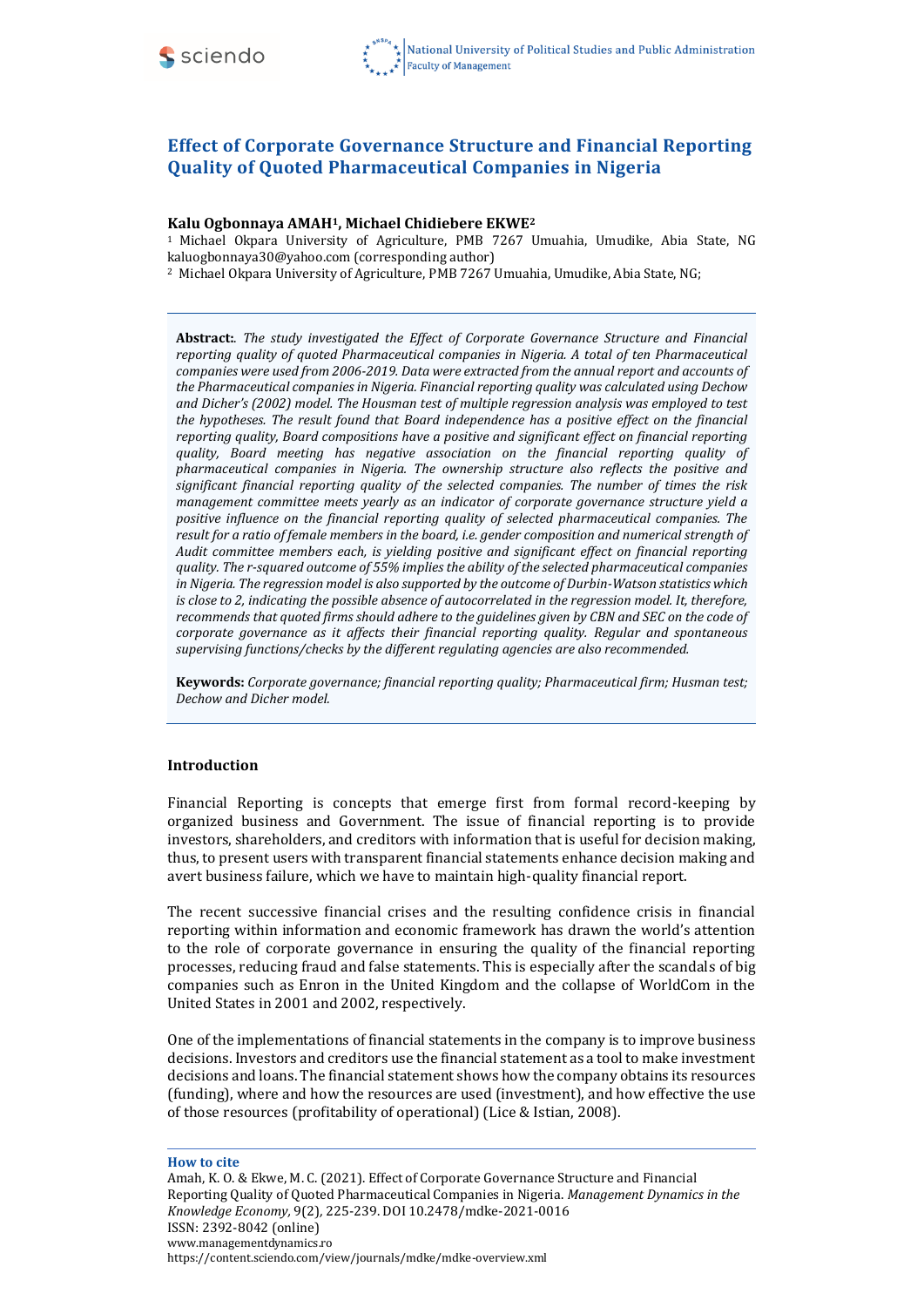Following the wave of accounting scandals that occurred recently both in international communities and local, this has raised so much criticism about the financial reporting quality (Agrawal & Chadha, 2008;). The widespread failure in the financial disclosure has created the need to improve the financial information quality and to strengthen the control of managers by setting up a good governance structure (Karamaou & Vateas, 2005). This is because the presentation of credible, acceptable, and reliable financial reports is the fundamental basis of decision-making in any organization (Ojeka, Iyoha, & Obigbemi, 2014). With this, users of financial statements become worried when highprofile businesses collapsed, and financial frauds were reported in renowned firmsincluding large companies like Enron, WorldCom, Tyco, and Global Crossing (Hwang & Staley, 2005). Following these corporate failures, the governments of different countries came together to form Corporate Governance, which will now look into the affairs of the different businesses so that any financial statement that is coming out will be free and fire without basis. Responding to this, the US congress crested the Sarbanes-Oxley Act in 2002 and introduced a new era of corporate governance, incorporating requirements for auditors' independence, independence of firms audit committee, the responsibility of a firm's Chief Executive (CEO), and Chief Financial officer (CFO) for the financial report and the protection of whistleblowers. This single act made corporate governance in developing and developing countries a crucial mechanism for government regulation of private and public companies. Our country Nigeria is not exempted from fraudulent financial cases, and corporate governance failures were equally reported, such as Cadbury Plc, Nigeria Telecommunication Limited (NITEL), Nigeria Coal Corporation (NCC), and Leventis Plc. The Banking sector is not left along with the unprecedented cases of nonperforming loans in the Nigerian banking industry that consumed banks such as International Bank Plc. Oceanic Bank, Bank PHB, and Afribank Plc all led to a significant review of corporate governance regulatory reforms in Nigeria and some other developing economics (Adeyemi, Dabor, & Okpala, 2012).

Corporate governance refers to the process that seeks to direct and control the affairs of an organization, to protect the interest of all stakeholders in a balanced manner with the application of the principles of openness, integrity, and accountability (Obeten, Ocheri, & John, 2014). Gabrielsen, Gramlicn, and Phenbong (2012) defined corporate governance as all encompassing-it concerns how corporate entities are managed and regulated, and involves accountability, trust, honesty, and stewardship on the one hand and supervision, control monitoring oversight, and ensuring quality financial reporting on the other hand.

The Pharmaceutical sector in any economy plays a prominent role in the general health of citizens residing in the country. Nigeria is not an exception, owing to its significance in the general welfare of the economy; it is the imperative general welfare of the economy, this imperative to give serious attention to issues that concern this sector. The Nigeria Pharmaceutical sector is known to be complex as it involves numerous players (Manufactures, national regulators, wholesalers and retailers, government ministries, and other stakeholders). This means that there is a need for these stakeholders to put in additional effort to create an enabling environment to exploit the full potentials of the sector. The pharmaceutical Manufacturers Group of Manufacturers Association of Nigeria (PMG-MAN, 2010) asserted that the Nigerian pharmaceutical sector has the potential to be a leader in the production and distribution of pharmaceuticals in Nigeria.

Although Nigeria has a large human Capital (approximately 190 million people) and vast natural resources, the country is still fraught with poverty, diseases, and malnutrition (World Health Organization, 2103). The World Health Organization (WHO) rated Nigeria's health sector 187th out of 191 members (WHO 2000). The Nigeria business environment is being seen in some quarters as not too conducive for investment to both local and foreign investors. Reasons being the inability of financial reports to meet the needs of different group users. The prevalence of fraud, excessive earnings management, and other financial crimes has reduced the level of confidence reposed in these financial statements.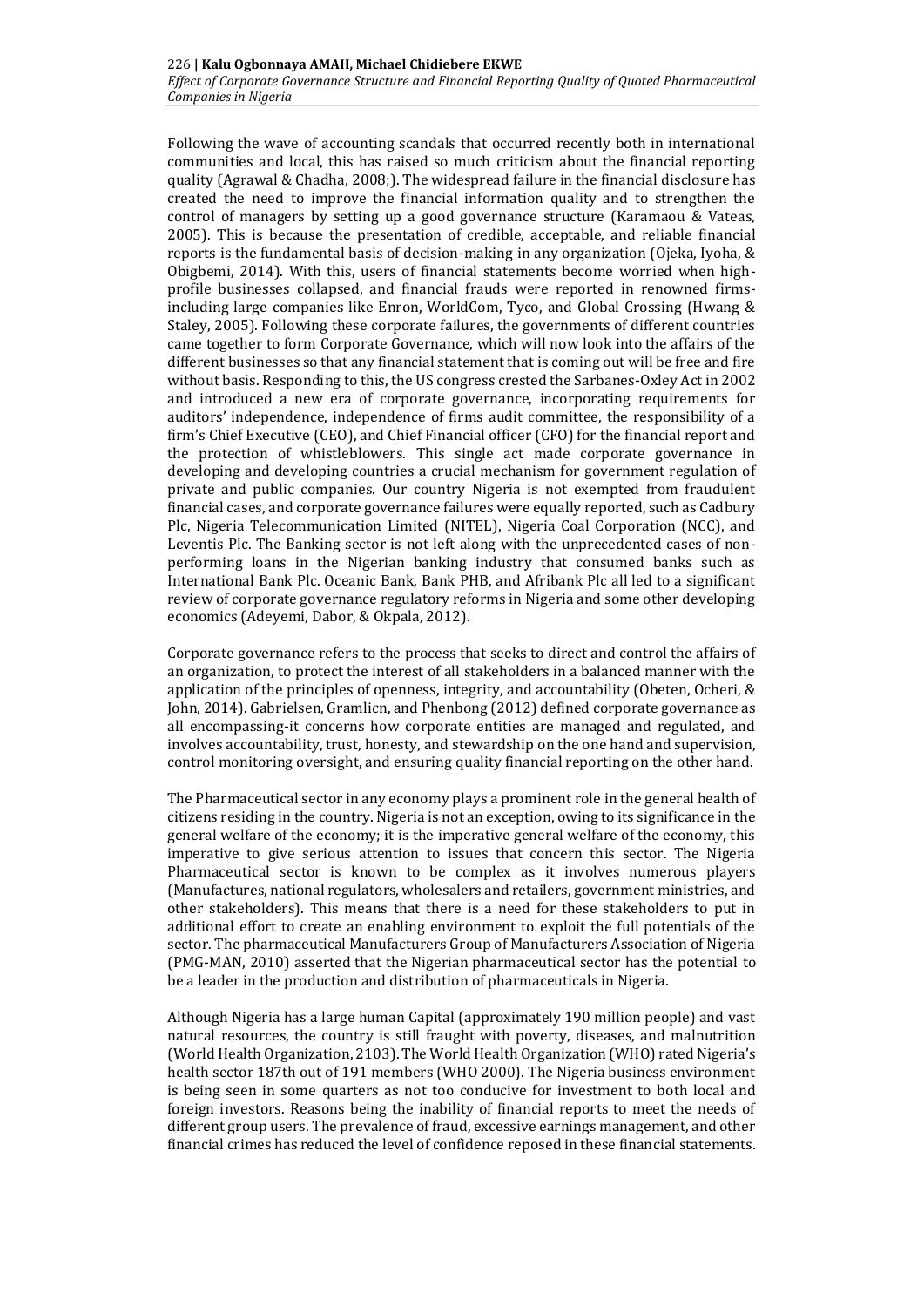Hence the study aims to investigate how corporate governance structures affect the financial reporting quality of quoted pharmaceutical companies in Nigeria. The reaming part of the paper is divided into four sections, section two treats a review of related literature, section three is the methodology adopted section four deals with data analysis and five is on summary of findings, conclusion, and recommendations.

#### **Review of related literature**

#### *The concept of Corporate Governance*

According to Nagw, Hala, and Gamal (2014), corporate governance refers to the structures and processes for the management and control of companies. It involves a set of relationships between a company's management, its boards, its shareholders, and other stakeholders in a way that provides the structure through which the objective of the company is set, and the means of attaining those objectives and monitoring performance are determined. Corporate governance is a mechanism of rights and duties by which firms are controlled and directed (Pacy, 2012). Obeten, Ocheni, and John (2014) define corporate governance as the process that seeks to direct and control the affairs of an organization to protect the interest of all stakeholders in a balanced manner with the application of the principle of openness, integrity, and accountability.

Gabrielsen, Gramlich, and Plenborg (2012) define corporate governance as all encompassing-it concerns how corporate entities are managed and regulated and involves accountability, trust, honesty, and stewardship on the hand supervision, control monitoring oversight, and ensuring quality financial reporting on the other hand.

#### *Components of corporate governance structure*

Board Meeting: This has to do with the number of times the board of directors officially meets to discuss issues concerning the company. An important measure of corporate board monitoring power and effectiveness is the frequency of board meetings. The frequency of board meetings measures the intensity of board activity and the quality or effectiveness of its monitoring (Vefeas, 1999; Conger, Finegold, & Lawler, 1998).

Ownership structure: This implies the proportion of the total number of common shares owned by the board of directors to the total member of common share outstanding. Barle and Means (1932) brought to light the principal agency problem when they argued that the separation of ownership from control of modern corporations reduces management incentives to maximize corporate efficiency.

Audit Committee: Section 359 of companies and Allied Matters Acts 1990 expressly provides for the establishment of an audit committee by quoted companies in Nigeria. Usually, the committee is made up (6) six members of equal representation. The Audit Committee serves as a bridge between the external Auditor and Board of Directors. They view the company's position in a detached and dispassionate light and often liaised between the board and external auditors to ensure that areas of differences are resolved.

Board sizes: Board size is the total number of headcounts of directors seated on the company's board. It comprises the number of individuals serving on the board of a firm (Ahmed &Mansur, 2012). The code of governance states that the number of non-executive directors should be more than that of executive directors subject to a maximum board size of 20 directors (CBN, 2006) and 15 directors (SEC, 2003). Both codes recognize large board sizes.

Board Composition: This refers to executive and non-executive directors' representation on the board. Empirical studies on the effect of board membership and structure on firm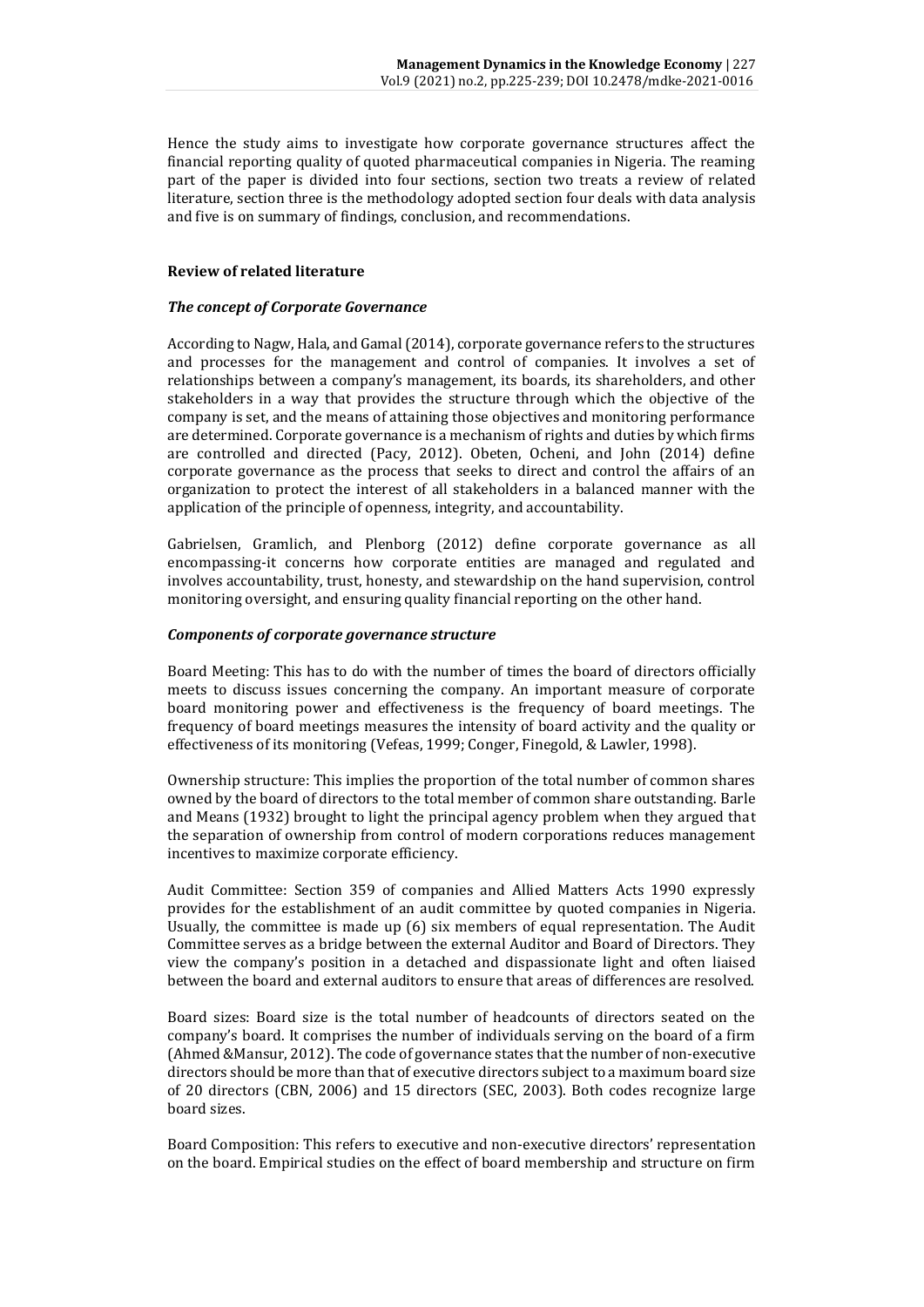performance have revealed mixed or opposite results. Some researchers find that firms with a board of directors denominated by outsides perform better.

The Risk Management Committee: The Committee assists in the oversight of the risk profile, risk management, and risk-reward strategy as determined by the board. Their function includes, among others, review and approval of the companies' risk management, reviewing the adequacy and effectiveness of risk across the company and the adequacy of prevention, detection, and reprinting mechanism, review laws and regulatory requirements that may impact the company's risk profile.

Board Member Gender: In many countries, the question concerning getting more women on boards and in top executive jobs has become a highly debated issue. It is argued that women directors on corporate boards after many contributions. Corporations can gain a competitive advantage by being receptive to women's contributions at the top. For example, having women on boards impacts the reputation of a company, provides strategic input on women's product/market issues and of board processes and deliberations, and contributes to the firms' female employees.

#### *Concept of financial reporting quality*

Verdi (2006) defined financial reporting quality as the exact manner in which it shows information regard business activity and its anticipated cash flow, intending to inform the shareholder about a company's operations. Martinez-Ferrero, Garcia-Sanchez, and Cuadrado-Ballesters (2013) also defined financial reporting quality as the faithfulness of information conveyed in the financial reporting process. Financial reporting is also defined as the degree to which financial statements provide us with information that is fair and authentic about the financial position and performance of an enterprise (Tang, Chen, & Zhijun, 2008). It can be deduced from the above definition that for a financial statement to be regarded as possessing a high-quality attribute, it must be able to provide genuine authentic information about the economic performance of the firm.

According to Hopen and Kemebradikemor (2019), financial reporting is defined as the faithfulness of information conveyed in both the financial and non-financial reporting process. The financial statement of firms at the end of a financial year should have some element of truth in it. This is termed quality to increase the confidence of users.

#### *Methods of measuring the quality of financial reporting*

Financial reporting quality can be accessed directly or indirectly. Directly, it can be measured using the Accruals model, the Value relevance model, using specific elements in the annual report, and by operation ling the qualitative Characteristics (Beest, Braam, & Boelens, 2009).

Accruals Model focuses on the quality of earnings measured, and the major assumption it holds is that managers use discretionary accruals to manage earnings (Dechow, Sloan, &Sweeny, 1995; Healy & Wahlen, 1999). Earnings management is assumed to negatively affect the quality of financial report by reducing it decision usefulness. The main merit of this model is that it uses accruals to measure earnings management and is calculated based on the information present in the financial statement (Beest, Braam, & Boelens, 2009). Dechow and Dichev (2002) modified this model called the Jones model, in this modified Jones model, accounts receivables were taken into consideration by this model. Estimating normal accruals in the first stage is similar to the model. The modified Jones reasons that all changes in credit sales in the event period result from earnings management.

The modified Dechow and Dichev's (2002) model is specified as:

*ΔWCt= CF0 t-1+ CFO<sup>1</sup> + CFOt +1 + ΔSalest+ PPEt+ε*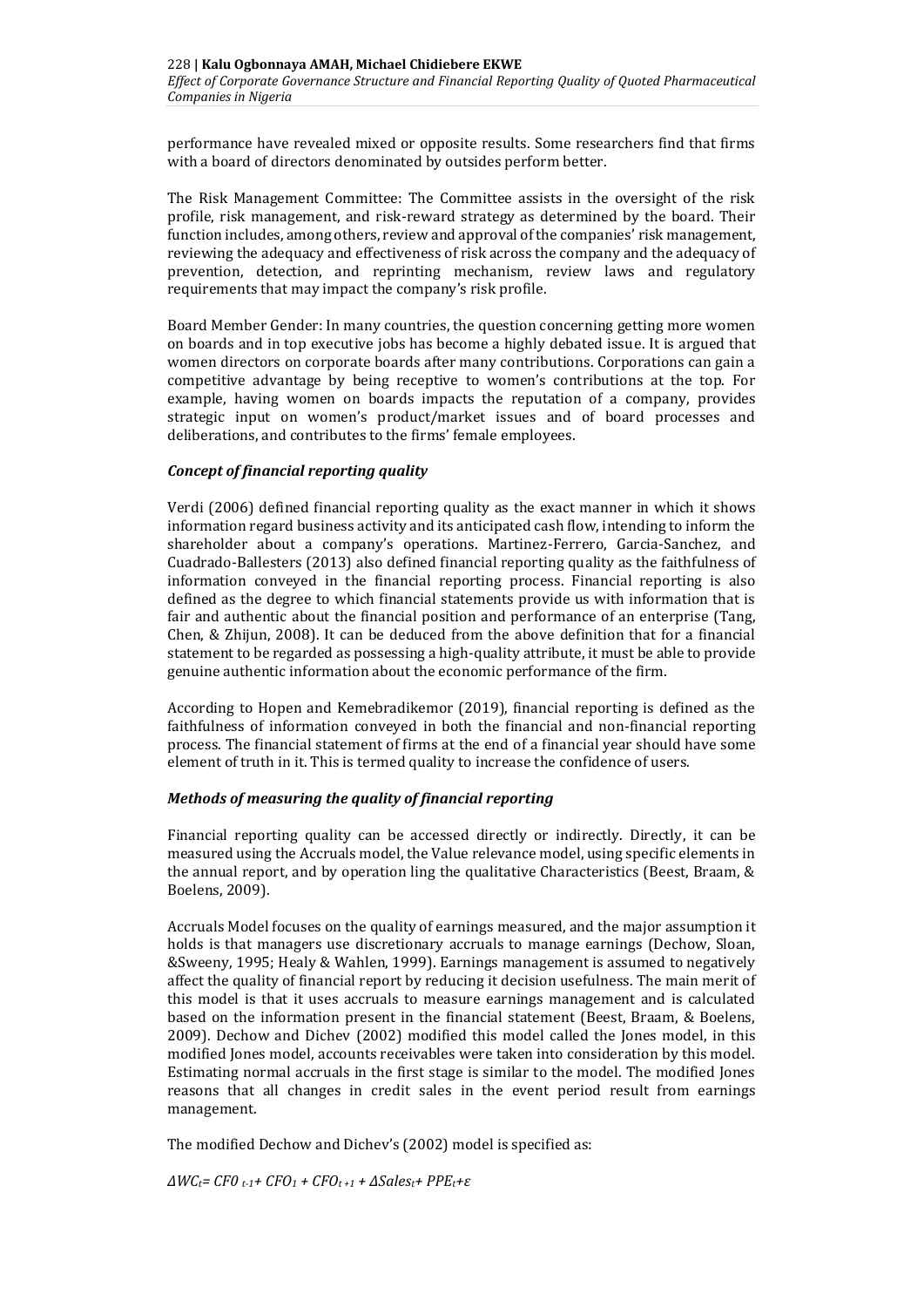#### Where:

ΔWC=Working capital in year t, i.e. Accounts receivables+ ΔInventory –Accounts payable –Taxes payable +other assets (net) CF0  $t$ -1=cash flows from operations in year t-1  $CFO<sub>1</sub> = Cash flow from operation in year t;$  $CFO_{t+1}$  = Cash flows from operation in year t+1  $Sales_t = Sales$  in year t less sales in year t-1;  $PPE_t = Gross$  property, plants, and equipment in yeart

This measure of earning quality capotes the extent to which accrual maps into cash flow realization in the past, present, and future cash flows. The higher the absolute residual for each sample firm, the lower the quality. This model is also supported by the works of Nuraddeen and Hasuah (2014). In which the concluded that the Modified Jones model could detect earnings management better than other models.

#### **Theoretical framework**

#### *Stewardship theory*

This theory is in contrast with agency theory. Stewardship theorist upholds that directors frequently have interests that are consistent with those of shareholders. According to them, there will not be any major agency cost since managers are naturally trustworthy (Donaldson, 2003). Donaldson and Davis (1991) suggest an alternative model where organizational role holders are reconceived as being motivated by a need to achieve and gain intrinsic satisfaction through successfully performing inherently challenging work, to exercise responsibility and authority, and thereby to gain recognition from peers and bosses. According to them, where managers have served a corporation for several years, there is a merging of individual ego in the corporation.

Stewardship theory postulates that a steward protects and maximizes shareholder wealth through firm performance because by doing so, the steward's utility functions are maximized. The steward derives greater utility from satisfying organizational goals than through self-serving behavior. The theory recognizes the essentials of structures that empower the steward, offering maximizing autonomy built upon trust. The Minimizes the cost of mechanisms aimed at monitoring and controlling behaviors.

#### *Empirical reviews*

Hopen and Kemebradikemor (2019) investigated the impact of board characteristics on the financial reporting quality of listed Manufacturing firms. The study made use of a deductive research approach using a Multi-method qualitative research approach and multi-method qualitative research design, while generalized linear model regression was used in testing the hypotheses. Findings revealed that Board expertise was statistically significant and positively related to financial reporting quality at5% level of significance, while board independence and board diversity were found to be insignificantly related to financial reporting quality at5% level of significance. The study concluded that board characteristics partially affect financial reporting quality.

Samuel, Mudzamir, and Mohmmad (2017) examined the relationship of audit committee size and financial reporting quality of Quoted firms in Nigeria, from 2011-2015 using 189 companies. Panel data regression was adopted audit committee size was found positive and significant with financial reporting quality. Halder and Mishre (2017) examined the timeliness of financial reporting and corporate governance. In a study of Indian Pharmaceutical industries, the study made use of 50 sample pharmaceutical companies in India; it made use of exploratory study. The result shows that the numbers of days taken by the sample companies are fluctuating, and there is no consistency between reporting companies.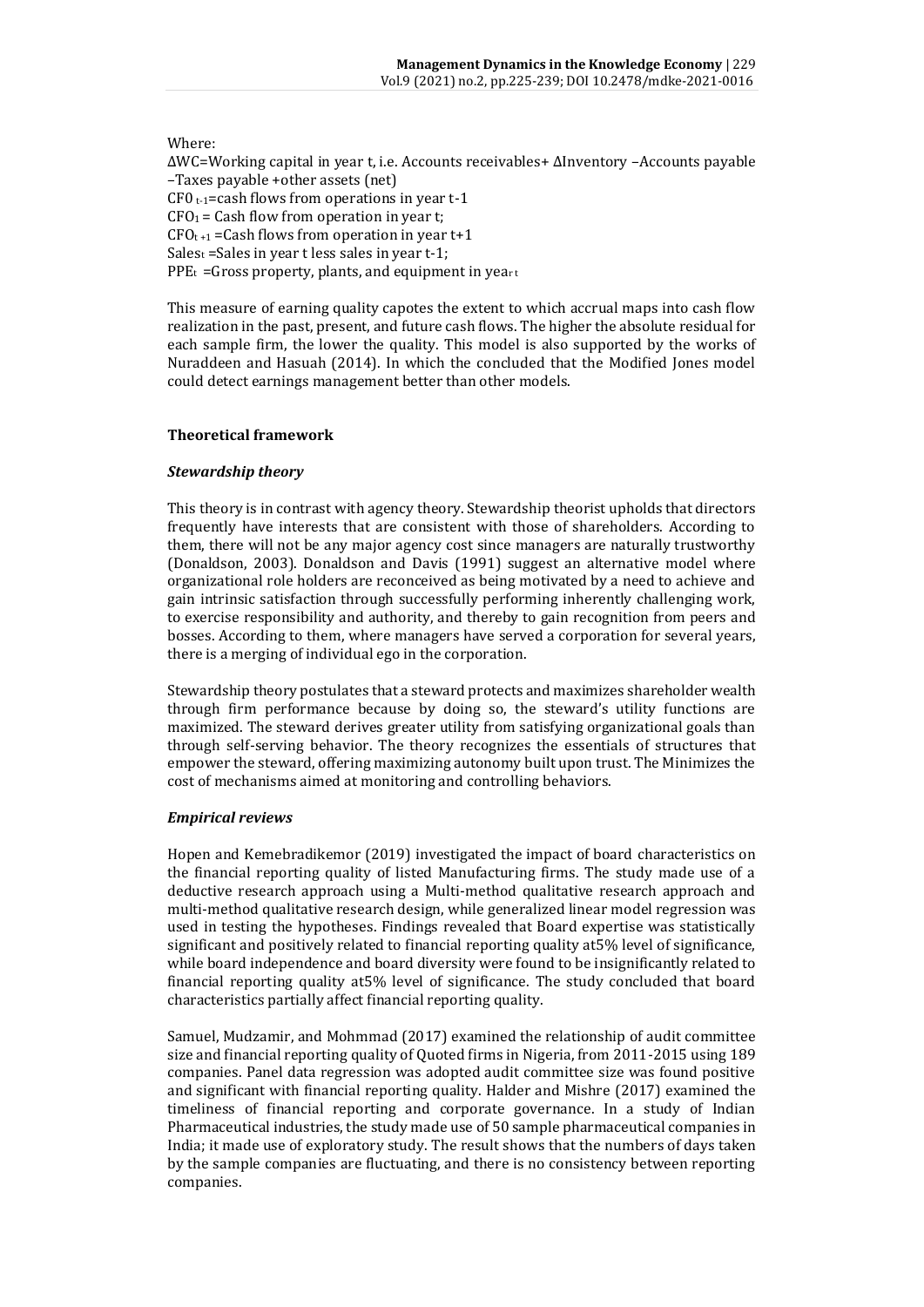Onuorah and Imena (2016) researched corporate governance and financial reporting quality in a selection of Nigerian companies. The concerning issue was how corporate governance indicators such as structure, audit the quality of external audit quality the quality of external audit, and board independence affect financial reporting quality in selected Nigeria company. The companies selected were from commodities, brewery, banking, oil and gas, and beverages. The period of the study was from 2006-2015. Econometric analysis was used for the study. The study concluded that corporate governance indicators have a positive impact on financial reporting quality measured by the discretionary accruals of a firm.

Ibrahim, Ahmad, John, and Rahma (2016) examined corporate regulations and the quality of financial reporting. A proposed study. The issue of concern was to find out how the new code regarding the independence of the board in relation to the quality of financial information reporting. To find the distinct impact of the code, the paper divided the study into two years pre (2010-2011) and two years post (2013-2014) context of the code. The study made use of 300 non-financial listed companies' financial sectors except banks in Malaysia. The study used Pearson's and spearman's correlation and multiple regressions. The study concluded that corporate regulations have effects on quality

Mubarak(2016) examined the impact of Corporate Governance on the quality of financial reporting in the Nigerian Chemical and Paint industry. The period of the study was between 2009-2103 with a sample of four (4) companies used, and data were analyzed using correction regression and the variable used were Board size, Board independence, and Audit committee. The study concluded that Board size as well as Board impendence has an insignificant effect on the quality of financial reporting in the Nigerian chemical and Paint Industry; it went further to say that non-executive directors in the audit committee have an insignificant effect.

Ahmed, Cheng, Shamsher, and Tanfia (2016) investigated corporate governance reforms and financial reporting quality of Middle East stock markets. The objective was to find out the effect of corporate governance reform and financial reporting quality on non-financial firms listed at the Saudi stock market before and after the reform was applied to the listed firms. The study adopted working capital accruals quality as a measurement of the financial reporting quality. An independent sample t-test was performed to investigate the trend of the FRQ in the selected countries. The result shows that the applied corporate governance reform was efficient, and the FRQ improve for the era after corporate governance reform in the Middle East stock market. The study period was 1996-2011.

Popove, Georgakopoulos, Sotiropoulos, and Vasileirus (2013) investigated the relationship between mandatory disclosure and financial reporting quality using a sample of UK companies included in the FTSE350 index. The findings showed that the average mandatory disclosure index for five years period is 91.51 %( with a minimum of 69.31% and a maximum of 100%).

#### **Hypotheses**

Considering the divergent results of empirical works reviewed above, this study hypothesizes that: corporate governance mechanisms (Board independence, Board composition, Number of Board meeting, and Ownership structure, number of Risk Management Committee meetings, Number of female membership, and number of Audit committee members) do not have a significant effect on financial reporting quality of quoted pharmaceutical companies in Nigeria.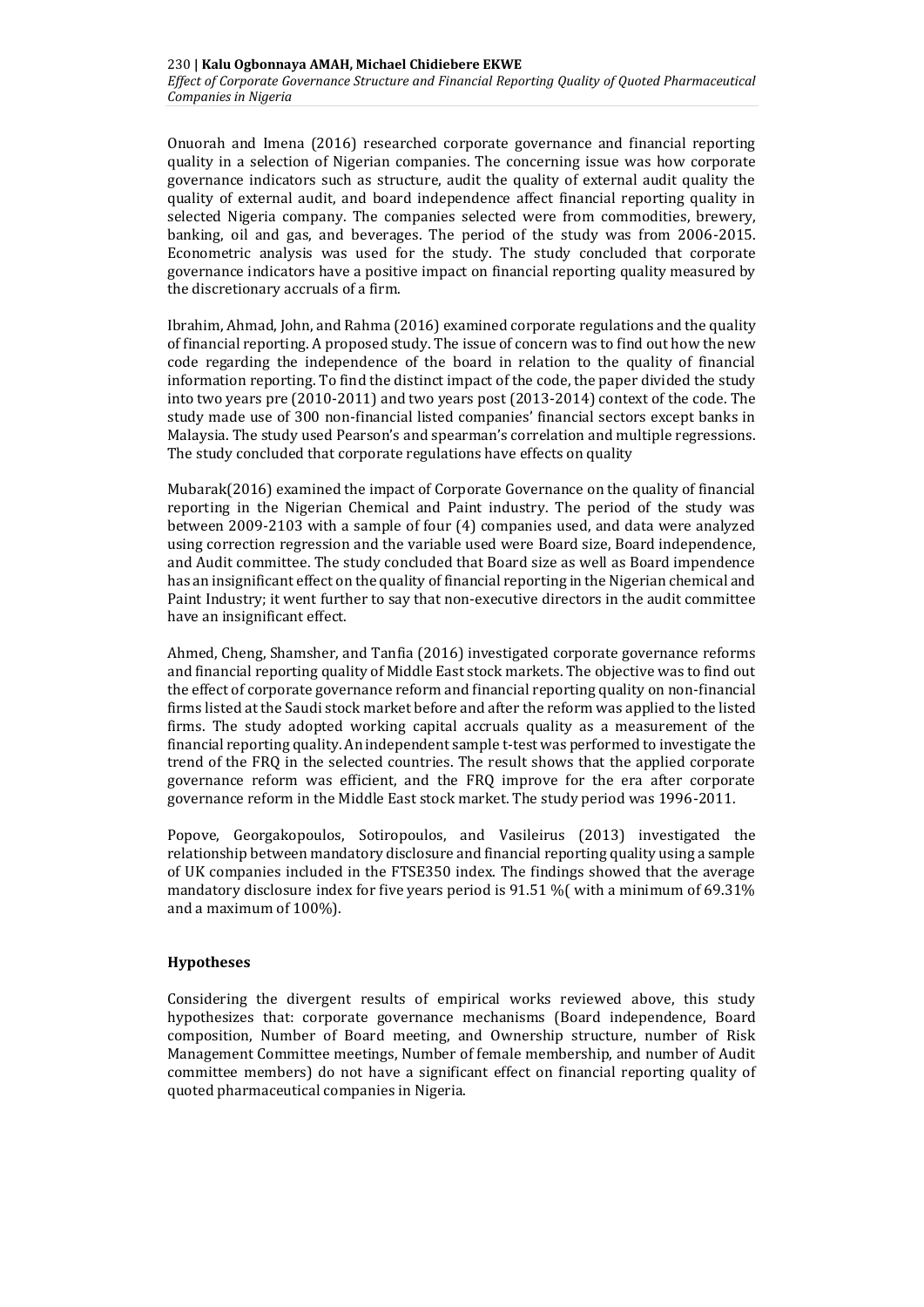### **Methodology**

#### *Research design*

The research design adopted for the study was *ex-post facto* as the study used documented dates that were extracted from the annual report and accounts of the sampled firms. Given the use of documented data for the study, the uses of ex-*post facto* research design are thought justified and, as such, are not subject to manipulation. Purposive sampling was used to select ten quoted Pharmaceutical firms in Nigeria that have a complete data point for the relevant number of years. The study period of the research is from 2006-2019.

#### *Source of data*

To assess Corporate Governance structure on financial reporting quality, the data selected for the research were secondary in nature and collected from the published audited financial statement of Pharmaceutical firms covering a period 2006-2019.

#### *Operational variables*

The study is based on the corporate governance structure and financial reporting quality of listed pharmaceutical companies in Nigeria. Financial reporting quality is the dependent variable. In this study, Modified Accrual Model is used to compute the financial reporting quality proposed by Dechow and Dichev (2002).

The model is operationalized as

#### *Accrual model*

 $\Delta W C_t$ = CF0 t-1+ CFO<sub>1</sub> + CFO<sub>t+1</sub> +  $\Delta S$ ales<sub>t</sub>+ PPE<sub>t</sub>+ε Where: ΔWC=Working capital in year t, i.e. Accounts receivables+ ΔInventory –Accounts payable –Taxes payable +other assets (net)  $CF0$ <sub>t-1</sub>=cash flows from operations in year t-1  $CFO<sub>1</sub> = Cash flow from operation in year t;$  $CFO_{t+1}$  = Cash flows from operation in year t+1  $Sales_t = Sales$  in year t less sales in year t-1;  $PPE_t = Gross$  property, plants, and equipment in yeart

The independent variables in the study are Board composition, Board Size, the number of Board meetings, Ownership structure, Gender composition, Risk management committee, Audit committee of the selected banks under study.

#### *Model Specification*

The statistical tool of the model for testing the hypotheses is expressed as follows:

#### AM=  $\beta$ 0+β<sub>1</sub>BCOMP+β<sub>2</sub> BC+β<sub>3</sub> BM, +β<sub>4</sub> OS, + β<sub>4</sub>+ OS, + β<sub>5</sub> RMC+β<sub>6</sub> GC+β<sub>7</sub>AC +μ ........1

Where: Am= Accrual Model -Proxy for Financial reporting quality β0= estimated of the true intercept β0,  $β_1$ ,  $β_2$ ,  $β_3$ ,  $β_4$ ,  $β_5$ ,  $β_6$  and,  $β_7$  are parameters to be estimated µ=stochastic term BI = Board Independent BC = Board Composition BM= Board Meeting OS = Ownership Structure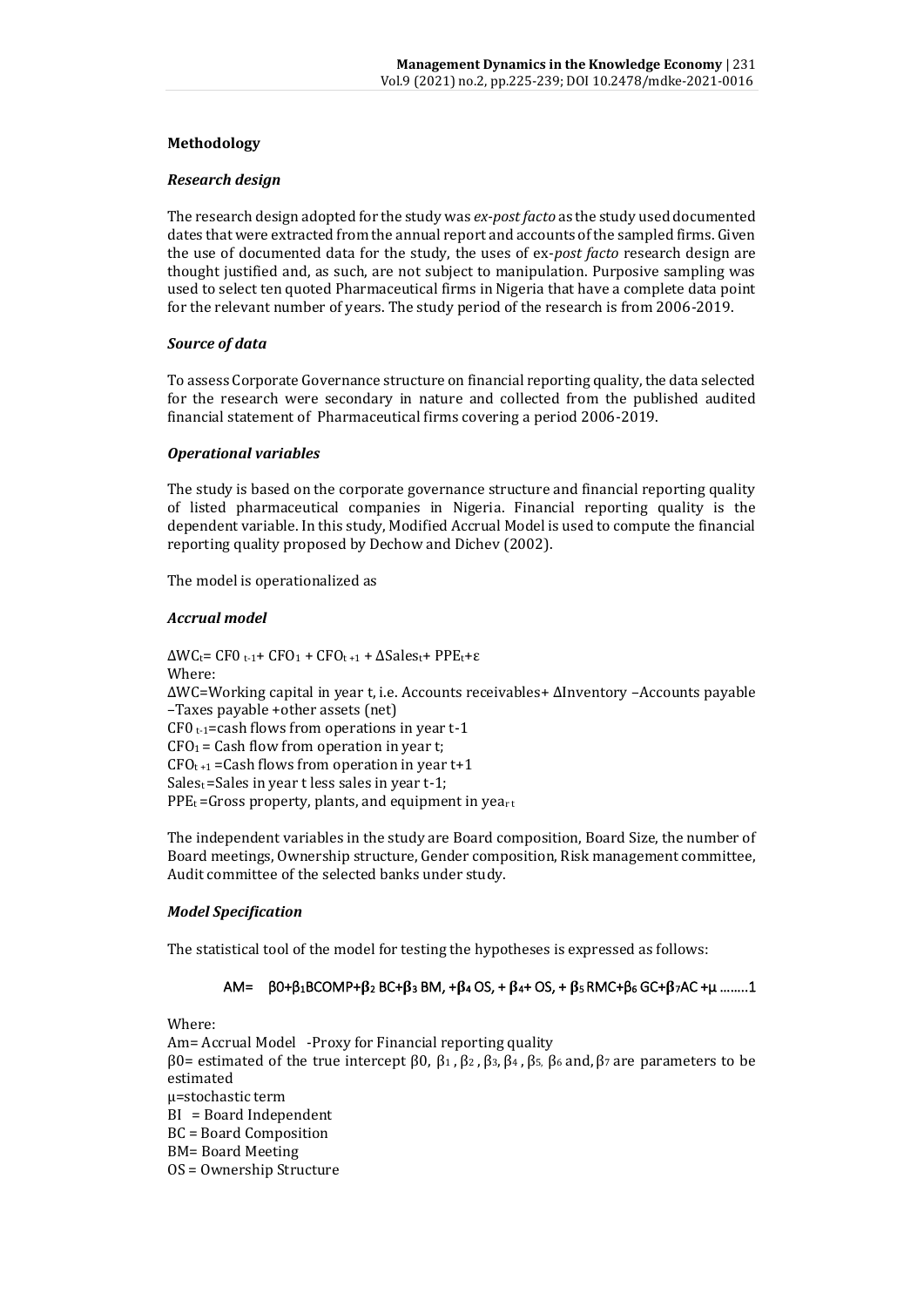RMC = Risk Management Committee GC = Gender Composition AC= Audit Committee

#### **Data analyses**

In analyzing the effect of corporate governance on the financial reporting quality of quoted manufacturing companies in Nigeria, multiple regression and Pearson correlation coefficients were used to analyze the data with the aid of E views statistical software.

#### *Descriptive analysis for the pharmaceutical sector*

The seven corporate governance indicators selected for this study and also accrual, which served as a proxy for financial reporting quality, were extracted from the financial reports of the different pharmaceutical companies in Nigeria to form a panel study data. All the variables were descriptively analyzed to obtain some idea as it pertains to their behavior in terms of spread and variability. The essence is to serve as a guide to further analyses made in the course of this research work. The results of the descriptive statistics for all the variables are shown in Table 1 below.

|                     | BI       | <b>BC</b> | BM       | <sub>OS</sub>                                               | RMC      | GC                | AC       | LOGACCRUAL |
|---------------------|----------|-----------|----------|-------------------------------------------------------------|----------|-------------------|----------|------------|
| Mean                | 1.852917 | 0.629750  | 4.066667 | 0.223302                                                    |          | 2.766667 1.824292 | 5.100000 | 0.803982   |
| Median              | 1.600000 | 0.640000  | 4.000000 | 0.217087                                                    |          | 3.000000 2.000000 | 6.000000 | 0.475671   |
| Maximum             | 4.500000 | 0.800000  | 6.000000 | 0.337393                                                    |          | 5.000000 5.000000 | 6.000000 | 2.168792   |
| Minimum             | 0.800000 | 0.300000  | 3.000000 | 0.178151                                                    |          | 0.000000 0.080000 | 4.000000 | 0.143015   |
| Std. Dev.           | 1.014502 | 0.822736  | 0.590304 | 0.889741                                                    | 1.261807 | 1.633980          | 0.990713 | 0.663804   |
| Skewness            | 1.189090 |           |          | 1.141644 1.217239 - 0.608930 - 0.133778 0.338142 - 0.200986 |          |                   |          | 1.128208   |
| Kurtosis            | 3.386955 | 3.052241  | 6.488891 | 2.172374                                                    |          | 2.473789 1.867642 | 1.057691 | 2.798221   |
| Jarque-Bera         | 29.02739 | 16.08066  | 90.49519 | 10.84075                                                    | 1.742421 | 8.697977          | 19.67072 | 25.66063   |
| Probability         | 0.000000 | 0.000002  | 0.000000 | 0.004425                                                    |          | 0.418445 0.012920 | 0.000054 | 0.000003   |
| Sum                 | 222.3500 | 135.5700  | 488.0000 | 102.7962                                                    |          | 332.0000 218.9150 | 612.0000 | 96.47790   |
| Sum Sq. Dev.        | 122.4765 | 80.55049  | 41.46667 | 94.20503                                                    | 189.4667 | 317.7170          | 116.8000 | 52.43563   |
| <b>Observations</b> | 120      | 120       | 120      | 120                                                         | 120      | 120               | 120      | 120        |

#### *Table 1. Result of Descriptive Analysis*

Source: Researcher's Eviews Output 2018

The result of the descriptive analyses as contained in Table1 above indicates that board independence is widely varied but not equitably spread its mean. The observations flow from the minimum of 0.80 to a maximum of 4.50 but have an overall tendency towards the minimal level, as is evidenced by its median score of 1.60. this result of the median is even more supported by the outcome of the mean, which is 1.85, thereby suggesting most of our selected pharmaceutical companies for the various years maintained board independence of two non-executive directors to one executive director as against the implication of the maximum outcome which appears to be on a high side of four nonexecutive directors to one executive director.

Board composition has a considerable level of variability in comparison to board independence. This suggests that the variations in the ratio of non-executive directors to the total number of directors within the pharmaceutical sector in this study are fairly spread, as can be deduced by its median score of 0.64 and mean score of 0.63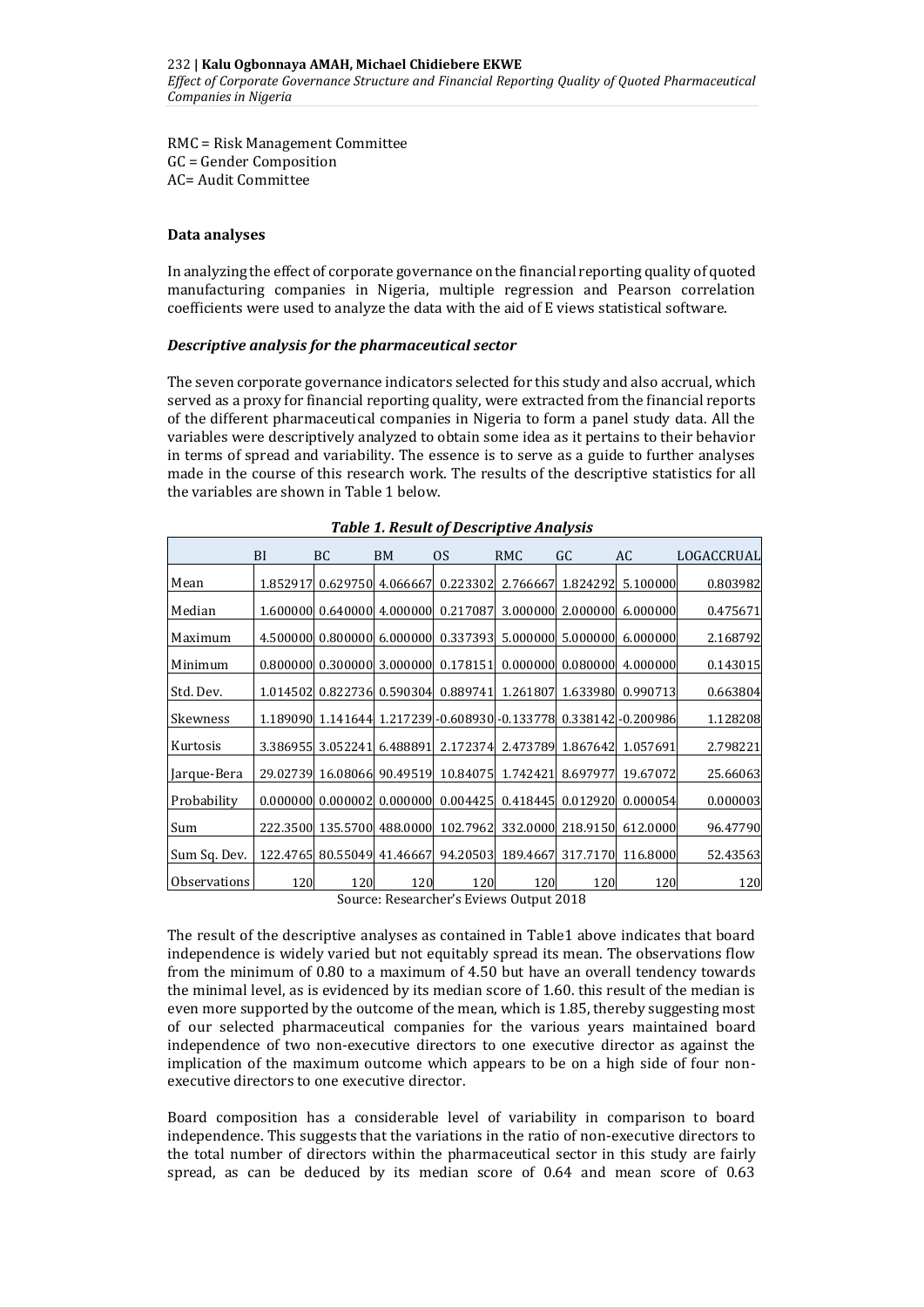approximately. This finding implies that selected pharmaceutical firms in this study maintained a high number of non-executive directors in relation to the total number of directors in each of the firms within the years covered in the study. As suggested in the findings for board independence, this high number of non-executive directors is around two for everyone executive director (66%) on average. This is an indication that board compositions across the ten selected pharmaceutical companies in this study were dominated by non-executive directors on average, but at some few points or in some companies, the ratio of the compositions was rather low as depicted by the minimum board composition, which can be interpreted as3 non-executive directors out of a total of 10 directors.

Board meetings, according to the result obtained in the above Table1, increased from the minimum value of 3 times per year to a maximum of 6 times in a year across the ten selected pharmaceutical firms. This level of variability is narrower than the range of disparity that was obtained for the board composition, thereby suggesting comparable behavior for selected firms within the pharmaceutical sector in terms of board meeting frequencies. Concerning the spread of the variables around the mean, the results show that board meetings have held an average of four times in year across the ten selected firms in this section of the study. The median outcome of 4.00 approximately also shows that the disparity that could exist in the frequencies of board meetings for pharmaceutical companies selected in this study is evenly spread. So, it can be concluded that board meetings in the pharmaceutical sector were held an average of 4 times within the years covered in this study.

Ownership structure for the pharmaceutical sector, on the other hand, does not possess much variability as its peak is 0.34 approximately with the lowest value of 0.18; thus, the median outcome of 0.22 suggests that the observations for ownership structure are dominantly close to the minimum value than they are to the maximum outcome. It also implies that directors' shareholdings in the selected pharmaceutical firms in this study are more inclined to be around 22% approximately. The implication for the median is also supported by the mean value of 22%, which indicates that an average firm in the pharmaceutical sector has an ownership structure of 22% shareholdings by its directors.

The number of times members of the risk management committee meet on average in a given year is three times approximately, whereas the mid-value of all the observations is also three times annually. However, this general perspective may becloud the cases of extremities in the data range of the whole companies in this sector. Thus, the minimum value of 0.00 reveals that some selected pharmaceutical companies do not have risk committee management meetings throughout some of the years covered in this study, whereas the maximum outcome of 5 times also suggests that some companies had the same meetings for up to 5 times in a year. It is also no Table that risk management committee meetings for the pharmaceutical sector have an average of 3 times per year which suggests that the selected firms in the study each conducts risk management meetings three times on average. The median value also supports this outcome since it implies that between the maximum and minimum, which are five times and nil respectively, more firms in the selection and the years covered are inclined to having the meetings from 3 to 5 times in a year. Hence, we conclude that risk management committee meetings are held three times on average by firms in the pharmaceutical sector and that the observations are considerably tilted to the maximum value.

Gender composition for the pharmaceutical sector shows a maximum value of 5 and indicates that at least one of the selected pharmaceutical companies at some point within the 12 years covered in this work has a composition of 5 female board members to one male. This outcome is rather rare as none of the previous sectors in this work has had up to one female to one male directors' composition. However, the outcomes of both the mean and median scores indicate that more observations for gender compositions of the boards tend towards2 females to 1 male board member. This result suggests that female members dominate the board compositions of pharmaceutical companies in Nigeria.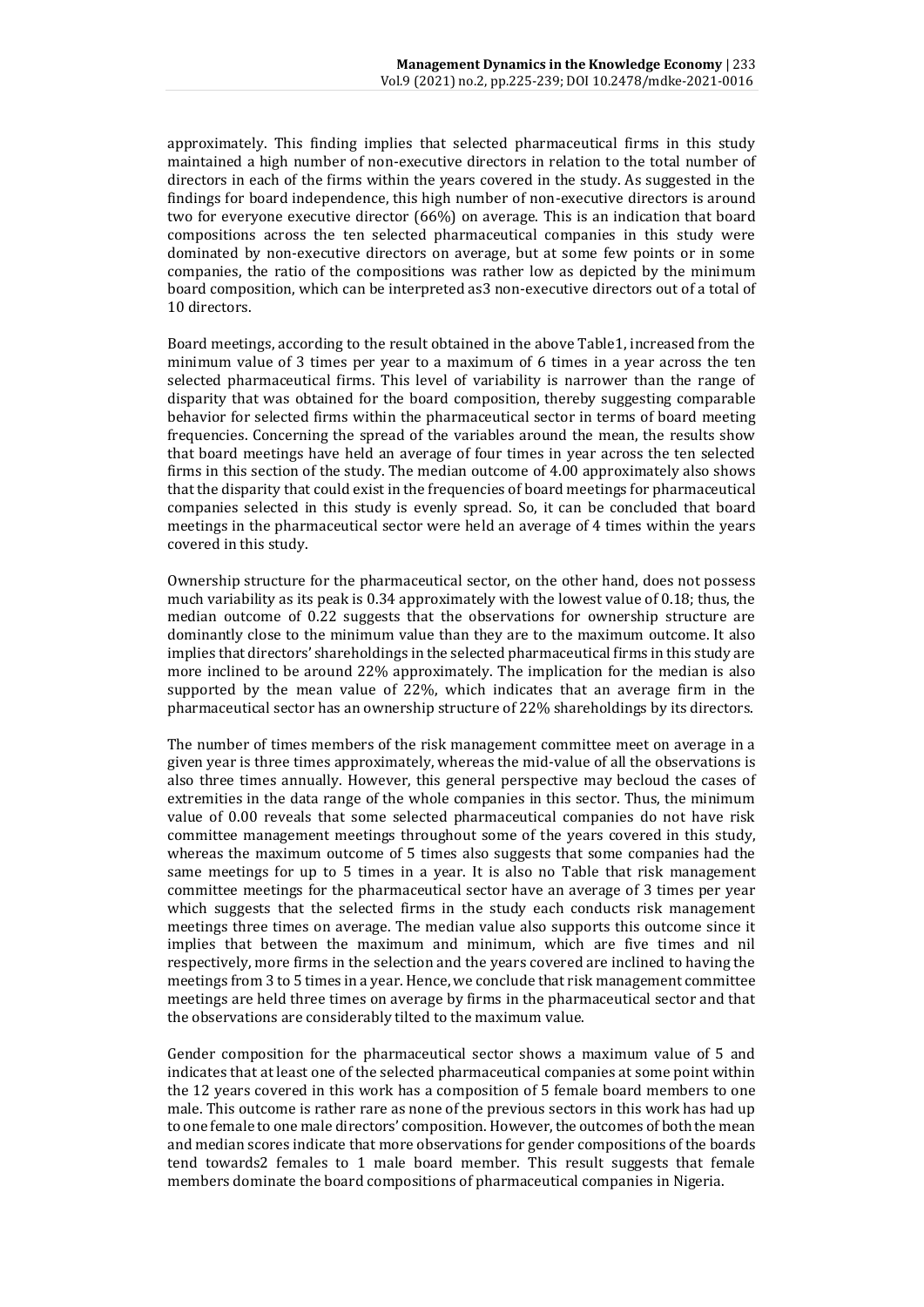Audit Committee membership in the results of the descriptive statistics shown in Table1 above is five members on the average for pharmaceutical companies in this work. The median value of 6.00 as against the maximum of 6 suggests that at least half of the total observations on audit committee members of pharmaceutical companies are six members, whereas the other half may be a combination of 6, 5, and 4, which is the minimum value. This highlights the possibility that most firms in the panel of the ten selected pharmaceutical companies may have maintained audit membership strength of up to 6, whereas lower audit committee strength of 5 and 4 members was only maintained minimally.

The financial reporting quality of selected pharmaceutical companies in this study captured by accrual is not considerably varied considering its minimum logged value of 0.14 as against the maximum value of 2.17 approximately. The observations are not fairly dispersed as its median value of 0.48 approximately suggests that the variable is rather tilted to the minimum value. The results here, therefore, suggest that our selected firms may have few companies with higher accrual values than the rest. It can also mean that some of the selected companies got very high and low accrual outcomes in different years within the years covered in this work.

#### **Discussion of pharmaceutical sector regression results**

This section deals with the estimation of the regression analysis for all the corporate governance indicators on the financial reporting quality of selected firms within the pharmaceutical sector, and this was done using a fixed/random-effects model, which makes a selection from two regression estimates based on the outcome of the Hausman test.

The pair of hypotheses proposed by the Hausman test analyses consists of: H0: Random effect regression model is more appropriate. H1: Fixed effect regression model is more appropriate.

| Twore $\equiv$ Hambihan Teor for Threa and Hamabin Effects Products |                                |        |
|---------------------------------------------------------------------|--------------------------------|--------|
| Correlated Random Effects - Hausman Test                            |                                |        |
| Equation: Untitled                                                  |                                |        |
| Test cross-section random effects                                   |                                |        |
| Test Summary                                                        | Chi-Sq. Statistic Chi-Sq. d.f. | Prob.  |
| Cross-section random                                                | 5.257365                       | 0.6286 |

# *Table 2. Hausman Test for Fixed and Random Effects Models*

Cross-section random effects test comparisons:

| Gross secuoli rahuoni cheets test comparisons. |             |             |             |        |
|------------------------------------------------|-------------|-------------|-------------|--------|
| Variable                                       | Fixed       | Random      | Var (Diff.) | Prob.  |
| BI                                             | 0.052341    | 0.052276    | 0.000000    | 0.8185 |
| <b>BC</b>                                      | 0.072058    | 0.070050    | 0.000003    | 0.2527 |
| $BM(-1)$                                       | $-0.004791$ | $-0.004604$ | 0.000000    | 0.5117 |
| $OS(-2)$                                       | 0.045342    | 0.046125    | 0.000000    | 0.2464 |
| RMC                                            | 0.007374    | 0.007224    | 0.000000    | 0.4475 |
| GC                                             | 0.016408    | 0.016346    | 0.000000    | 0.8702 |
| AC                                             | 0.005474    | 0.005064    | 0.000001    | 0.6037 |
|                                                |             |             |             |        |

Source: Researcher's Eviews Computation 2018

According to the result obtained for the Hausman test of the selected companies in the pharmaceutical sector in Table2 above, the result for the Chi-square statistics of the Hausman test is not significant at 5%, so we accept the null hypothesis. The null hypothesis of the above test proposes the acceptance of the random effect model, which assumes a mean value for the intercepts of the various selected pharmaceutical companies, whereas the alternative hypothesis suggests that the fixed effect regression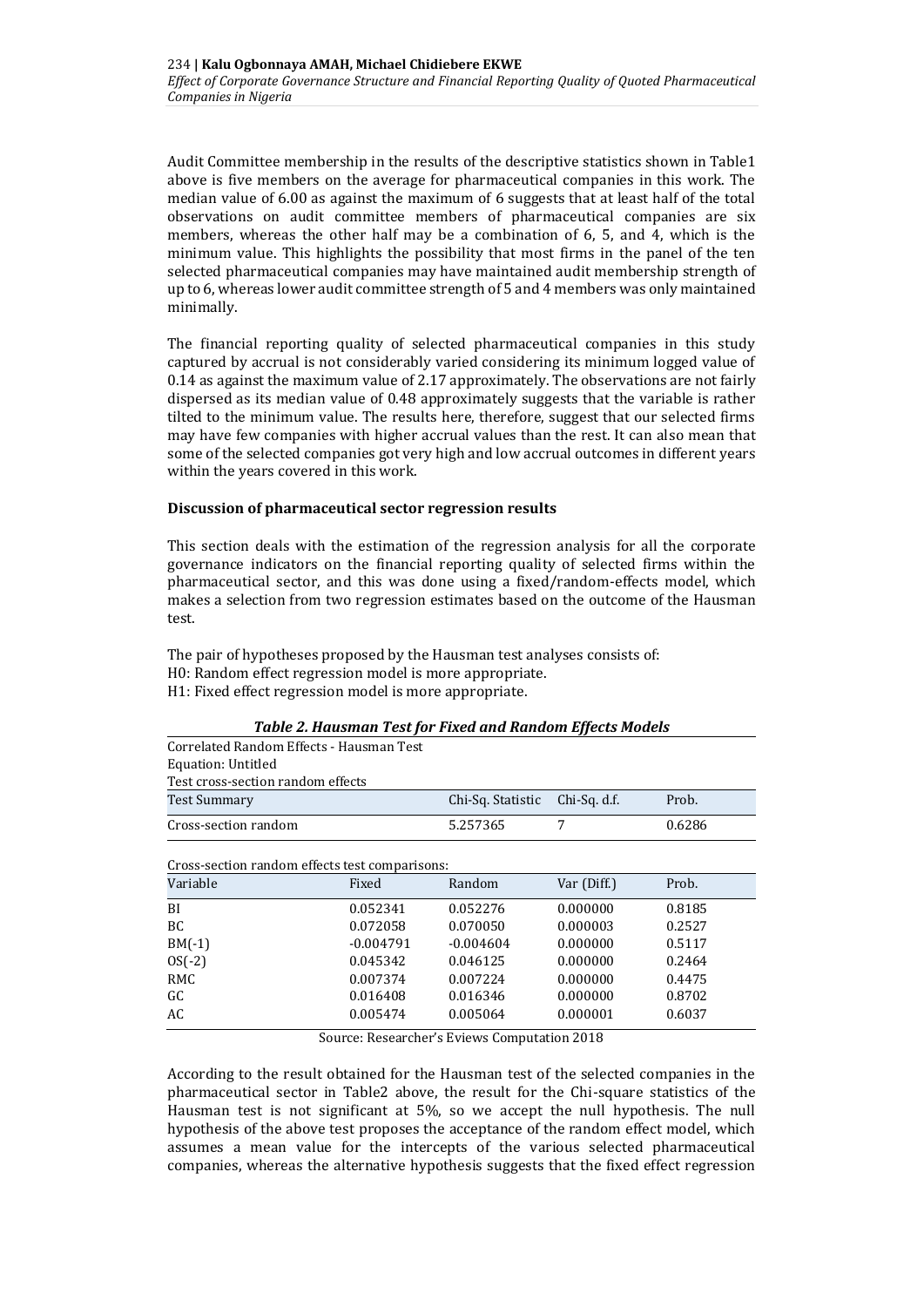model is appropriate, including the assumption that though intercepts may differ among the various firms, it remains time-invariant.

However, the result of the Hausman test having a probability value that is more than 5% accepted benchmark will lead to acceptance of the null hypothesis and conclusion that the random effect regression model is the appropriate model for the regression analysis of the pharmaceutical sector.

#### *Table 3. Panel multiple regression of corporate governance indicators on financial reporting quality of pharmaceutical companies in Nigeria*

| Method: Panel EGLS (Cross-section random effects)<br>Date: 09/06/18 Time: 16:02<br>Sample (adjusted): 2008 2017<br>Periods included: 10<br>Cross-sections included: 10<br>Total panel (balanced) observations: 100<br>Swamy and Arora estimator of component variances<br>Variable<br>Coefficient<br>Std. Error<br>Prob.<br>t-Statistic |
|-----------------------------------------------------------------------------------------------------------------------------------------------------------------------------------------------------------------------------------------------------------------------------------------------------------------------------------------|
|                                                                                                                                                                                                                                                                                                                                         |
|                                                                                                                                                                                                                                                                                                                                         |
|                                                                                                                                                                                                                                                                                                                                         |
|                                                                                                                                                                                                                                                                                                                                         |
|                                                                                                                                                                                                                                                                                                                                         |
|                                                                                                                                                                                                                                                                                                                                         |
|                                                                                                                                                                                                                                                                                                                                         |
|                                                                                                                                                                                                                                                                                                                                         |
| C<br>0.761235<br>0.273608<br>2.782207<br>0.0066                                                                                                                                                                                                                                                                                         |
| 0.052276<br>0.008961<br>0.0000<br>5.833909<br>BI                                                                                                                                                                                                                                                                                        |
| BC<br>0.070050<br>0.025373<br>2.760819<br>0.0070                                                                                                                                                                                                                                                                                        |
| $BM(-1)$<br>0.6921<br>$-0.004604$<br>0.011589<br>$-0.397268$                                                                                                                                                                                                                                                                            |
| $OS(-2)$<br>0.046125<br>0.013634<br>3.383001<br>0.0011                                                                                                                                                                                                                                                                                  |
| <b>RMC</b><br>0.007224<br>0.005792<br>1.247152<br>0.2155                                                                                                                                                                                                                                                                                |
| GC<br>0.016346<br>0.007803<br>2.094677<br>0.0389                                                                                                                                                                                                                                                                                        |
| 0.005064<br>AC<br>0.014891<br>0.340083<br>0.7346                                                                                                                                                                                                                                                                                        |
| <b>Effects Specification</b>                                                                                                                                                                                                                                                                                                            |
| SD.<br>Rho                                                                                                                                                                                                                                                                                                                              |
| Cross-section random<br>0.783276<br>0.9960                                                                                                                                                                                                                                                                                              |
| 0.049788<br>0.0040<br>Idiosyncratic random                                                                                                                                                                                                                                                                                              |
| <b>Weighted Statistics</b>                                                                                                                                                                                                                                                                                                              |
| R-squared<br>0.552694<br>Mean dependent var<br>0.016267                                                                                                                                                                                                                                                                                 |
| S.D. dependent var<br>Adjusted R-squared<br>0.511051<br>0.064259                                                                                                                                                                                                                                                                        |
| Sum squared resid<br>S.E. of regression<br>0.049314<br>0.223732                                                                                                                                                                                                                                                                         |
| F-statistic<br>10.87087<br>Durbin-Watson stat<br>1.711553                                                                                                                                                                                                                                                                               |
| 0.000000<br>Prob(F-statistic)                                                                                                                                                                                                                                                                                                           |
| <b>Unweighted Statistics</b>                                                                                                                                                                                                                                                                                                            |
|                                                                                                                                                                                                                                                                                                                                         |
| R-squared<br>0.423935<br>Mean dependent var<br>0.809422                                                                                                                                                                                                                                                                                 |
| Durbin-Watson stat<br>1.607570<br>Sum squared resid<br>44.67452<br>Source: Pessarcher's Friews Computations 2018                                                                                                                                                                                                                        |

Source: Researcher's Eviews Computations 2018

Hence based on the Hausman test results, we use the random effect regression result in Table3 to explain the association of corporate governance structures and financial reporting quality.

According to the regression result, the beta coefficient of board independence yields a positive value which suggesting that board independence of the firms attracts a direct response from the financial reporting quality of selected firms. The implication is that positive variations in the ratio of non-executive directors to the number of executive directors in the pharmaceutical companies' boards will be associated with a corresponding positive reaction from the financial reporting quality of the pharmaceutical companies at a statistically significant level of 1%. Hence the study concludes that board independence has a significant and positive influence on the financial reporting quality of pharmaceutical companies; thus, decisions concerning corporate governance, especially as it concerns board independence, should always consider possible effects it tends to offset on the financial reporting quality of the firm. These results tally's with the findings of Onurorah and Imen (2016). But it remarkably differs from previous studies by Gois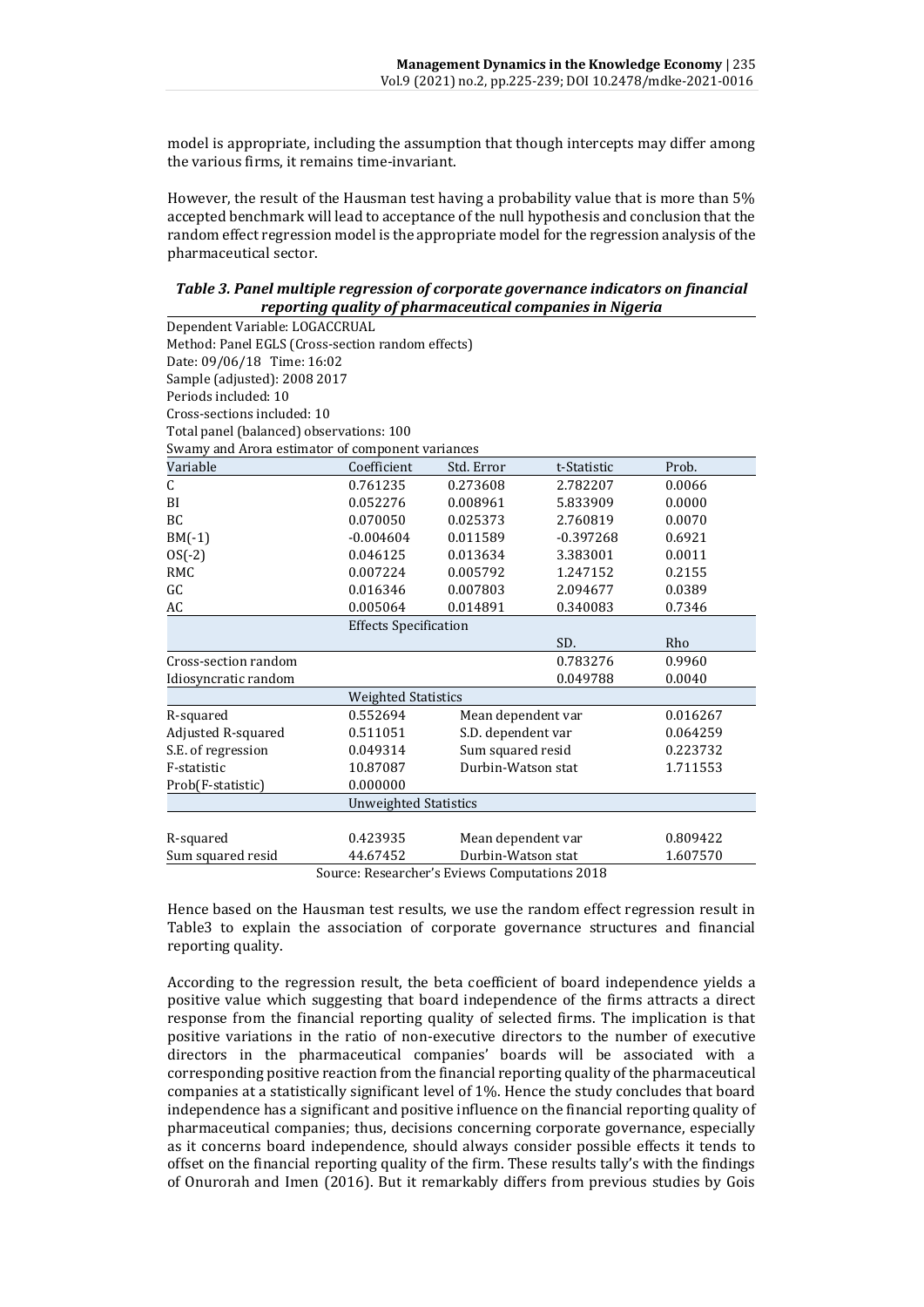(2014), Uwuigbe, and Oyemiyi (2014), who found Board independence to be insignificant to the financial reporting quality of pharmaceutical firms.

Board composition also has a positive and significant effect on the financial reporting quality of pharmaceutical companies. The implication is that the financial reporting quality of the selected pharmaceutical firms responds to changes in the board composition of pharmaceutical companies in the same direction as board composition. The finding here is in agrees with the idea proper inclusion of non-executive directors who are not servants of the company into its board will promote decisions made as the non-executive directors tend to judge issues objectively, having no self-review threat when there is a need to appraise team performance. Hence, we conclude in line with the outcome of the beta coefficient (0.05) and probability of the t-statistics (1%) on Table 4.28 above that the board composition of selected pharmaceutical companies in this study has a significant and positive influence on financial reporting. Akeju and Babatude (2017) and Garba (2014) support these findings that Board Compositions help to befit up financial reporting quality.

However, board meetings have a negative association with the financial reporting quality of selected pharmaceutical companies at the lag length of one year. This indicates that frequencies of board meetings for the selected companies in the pharmaceutical sector of Nigeria are associated with a negative reaction in the financial reporting quality after the space of one year. It also implies that the board meetings of the selected companies are not yet optimal to attract a direct reaction from their financial reporting quality even though the t-statistics of the beta coefficient is not within the accepted statistical bound of 5%. The study, therefore, concludes that board meetings of selected pharmaceutical companies in this study have a negative and non-significant effect on their financial reporting quality. This finding is in with Waidi & Karreem (2017) that Board meetings do not have a significant effect on financial reporting quality in that we do not know the quality of meeting they have and the number that attended the meeting, which concluded that Board meetings are a weak predictor of financial reporting quality.

Owners' structure was lagged at the length of two years to obtain a positive influence on the financial reporting quality of the sampled pharmaceutical firms, according to the findings contained in Table 4.28 above. The implication of this finding could be that the more directors are grafted to become financial stakeholders in the companies they are managing, the better their performance in maintaining the quality of the financial reports. The positive association between owners' structure and financial reporting quality of these selected companies in the pharmaceutical sector is also found to be significant at 1%, suggesting that the relationship that flows from owners 'structure to financial reporting quality can be relied upon in making statistical predictions and inferences. This result also agrees with the result of the Granger Causality Test, which states that owners' structure has a causal and significant influence on the financial reporting of firms in the pharmaceutical sector. So in the light of these findings, we conclude that owners' structure as a vector of corporate governance has a significant and positive effect on the financial reporting of firms after two years lagged. This result is supported by the works of Adebiyi and Olorokee (2016), Faith (2013), Jamil Al-Suly (2013) found that ownership structure is a determinant of financial reporting quality.

Risk management committee meetings yield a direct influence on the financial reporting quality of selected companies in Nigeria, as shown in Table 4.28 above. This view is obtained from the fact that the beta coefficient for the risk management committee (RMC) is 0.007, approximately suggesting that the frequency of annual risk management committee meetings of the ten selected companies has a positive relationship with the financial reporting quality of the pharmaceutical firms. This finding suggests that the financial reporting quality of companies in the pharmaceutical sector responds positively to the frequency of risk management committee meetings and also implies that the activities of the committee contribute to the effectiveness of financial reporting of the companies even though it is non-significant. So, in consideration of the probability of the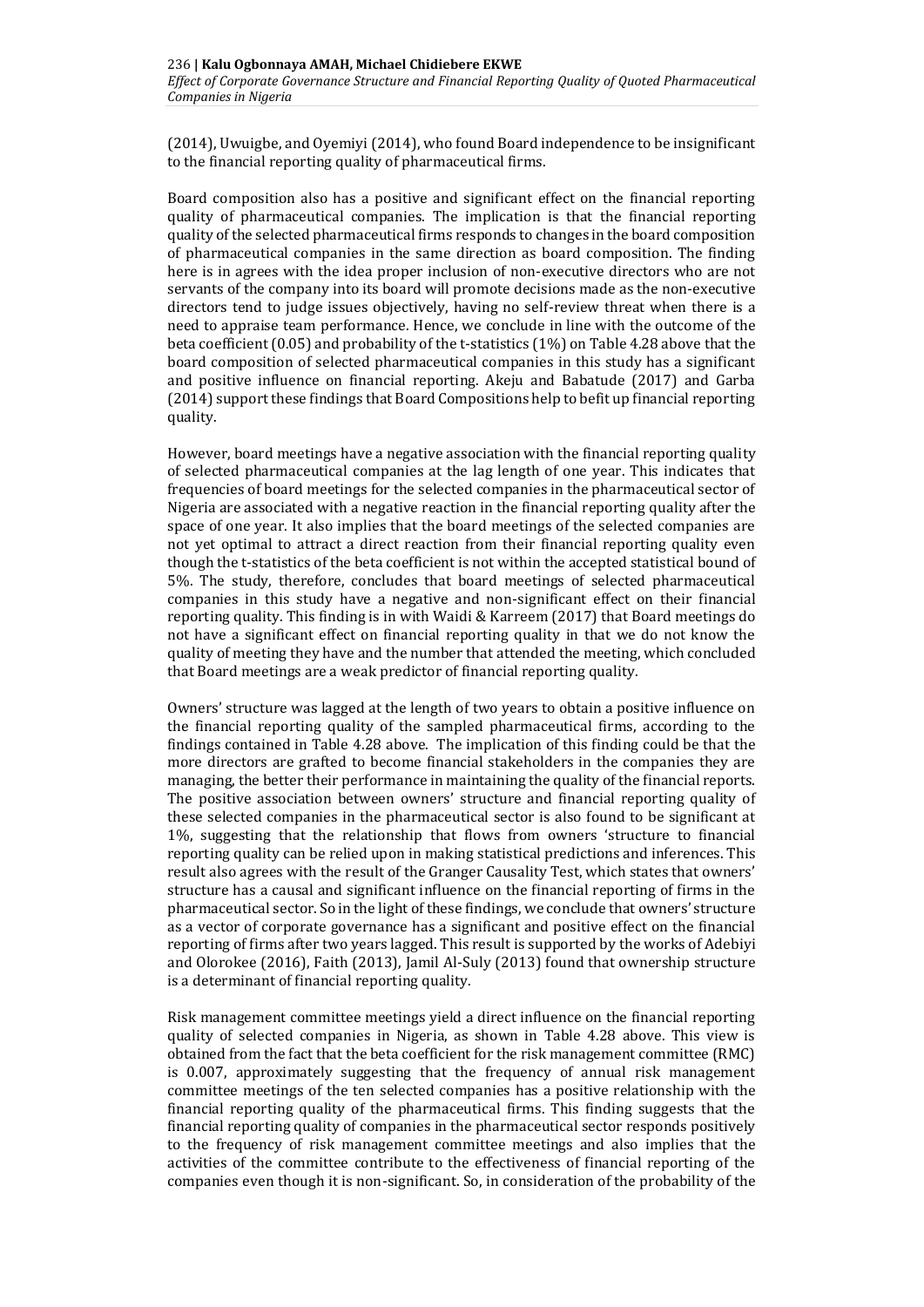t-statistics of risk management committee meetings which is above 5%, we conclude that risk management committee meetings as an indicator of corporate governance of firms have no significant influence on financial reporting quality.

Gender compositions of selected pharmaceutical companies have a positive and significant effect on financial reporting quality. This outcome implies that the numerical strength of female to male board members yields a significant and positive effect on the financial reporting quality of the pharmaceutical companies in Nigeria. It follows that the dilution of male dominance in the composition of the board of directors of the companies shows a positive and significant effect on the financial reporting quality of the pharmaceutical companies selected in this study.

However, the number of audit committee members of pharmaceutical firms over the selected years in this study, on the other hand, attracts a positive response from the variations occurring in their financial reporting quality. But the association is not statistically significant at 5%; we conclude that the audit committee has a positive but non-significant influence on the financial reporting quality of the firms within the pharmaceutical sector in Nigeria. This is in line with the findings of Oluchukwu and Somtochukwu (2017). Moses, Ofurum, and Egbe (2016) found it to be a poor predictor for financial reporting quality in the pharmaceutical companies selected in this study

The residual statistics of the multiple regression models in Table3 also support the beta coefficients of the individual variables, thereby strengthening the implications of the results. The r-squared of 0.55 suggests that our regression model, which regressed corporate governance indicators on financial reporting quality of pharmaceutical companies, is well-fitted. This is because the r-squared outcome of 55% shows the ability of the selected explanatory variables to predict more than half of the changes that occur in the financial reporting quality of the selected pharmaceutical firms in Nigeria.

The probability value of the f-statistics is significant at 1% supporting the credibility of the regression equation and powers of the independent variables in predicting changes that occur in the financial reporting quality of the selected pharmaceutical companies. The Durbin-Watson statistics which has a value of 1.72being close to 2 supports the outcome of the regression model and also suggests the near absence of autocorrelation among the series that estimated the above regression model.

#### **Conclusion and recommendations**

This study was targeted at unveiling the importance of corporate governance structures in enhancing financial reporting credibility and reducing opportunistic behavior in the Nigeria Pharmaceutical industry. Hausman test of multiple regression was employed to investigate the hypothesized relationship. In line with the previous works, discretionary accrual was used as a proxy for financial reporting quality. Results revealed that Board Independence, Board Computation, Ownership structure, Risk Management Committee, Gender composition, and Audit committee have a positive association, while Board Meeting has a negative impact on financial reporting quality. Based on the findings of this study, the following policy recommendations are proposed: This study recommends that the SEC Code of Corporate Governance (2003) on the attendance of Board meetings. This study also recommends to regulators that in addition to the independence of the Audit Committee, the Chairman of the Audit should be a person with strong financial analysis background or a Professional Accountant. Regular and spontaneous supervision function/checks by the different regulatory agencies are also recommended, while stiff sanctions should be melted out to Boards/Managers who violate these codes of corporate governance.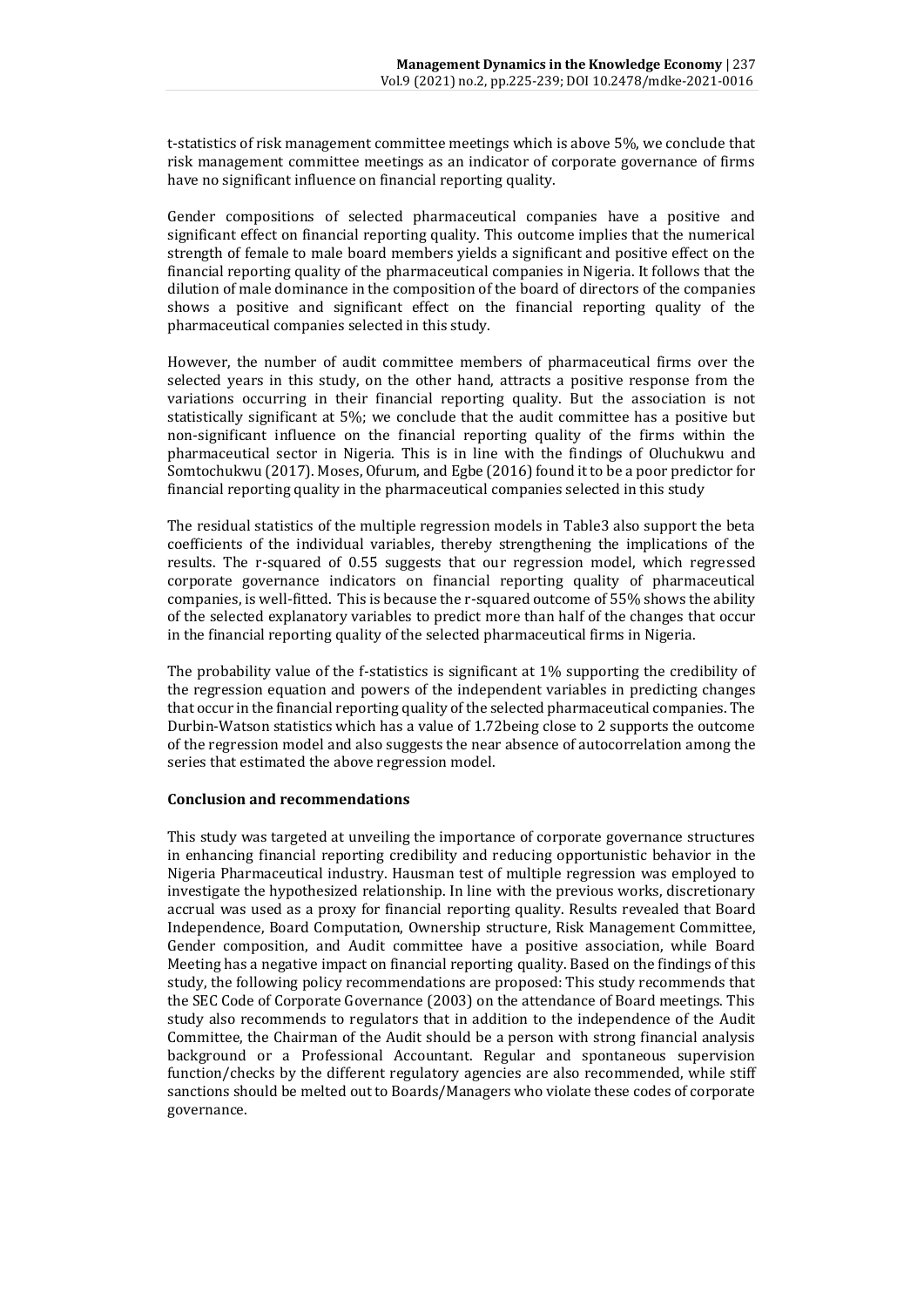#### **References**

- Abdul-Qadir, A. B., & Kwanbo, M. L. (2012). Corporate governance and financial performance of banks in the post-consolidation era in Nigeria. *International Journal of Social Sciences and Humanity Studies, 4*(2), 27-36.
- Adeyemi, S. B., Dbor, E., & Okpala, O. (2012). Factors affecting audit quality in Nigeria. *International Journals of Business Management*, *3*(20), 198-209.
- Akeju, J. B., & Babatude, A. A. (2017). Corporate Governance and financial reporting Quality in Nigeria. *International Journal of Information Research and Review*, *4,* 374-3753.
- Al-Sufy, F. J. (2013.) The Effect of Corporate Governance on the performance of Jordanian Industrial companies. An empirical study of the Amman stock exchange. *International Journal of Humanities and Social Science*, *4*(4).
- Barle, A., & Means, C. (1932). *The modern corporation and the private property*, Harcourt Brace and world.
- Beest, F. V., Braam, G, & Boelens, S. (2009). *Quality of Financial Reporting Measuring qualitative characteristic*s. NICE working paper 09-108. Institute for Management Research Netherlands.
- Conger, J. A., Finegold, D., & Lawler, E. E. (1998). Appraising Boardroom performance. *Harvard Business Review*, *76*,136-148.
- Dechow, P .M., Sloan, R. G., & Sweeny, A.P. (1995) Detecting earnings management. *The Accounting Review*, *70*(2), 193-225.
- Donaldson, L. (2003). Congressional testimony concerning the implementation of the Sarbanes-Oxley Act of 2002.
- Donaldson, L., & Davis, J. (1991). Stewardship Theory or Agency Theory: CEO Governance and Shareholders Returns. *Australian Journal of Management*, *16*(1), 49-65.
- Gabrielsen, G., Gramlich, J. &, Plenborg, U. (2012). Ownership information content of Earnings and desecrating accruals in the non-US setting. *Journal of Business Finance and Accounting*, *29* 967-988.
- Garba, A. (2014). *The impact of corporate governance on the quality of financial reporting*. [Unpublished research work submitted to the Department of accounting]. Bayero University Kano.
- Gois, C. G. (2014). *Financial reporting and corporate governance*. The Portuguese Companies' evidence. Institute superior De contabilidade.
- Healy, P., & Wahles, J. (1999). A review of earnings Management literature and its Implication for standard settings. *Accounting Horizons*, *13*(4), 365-383.
- Hopen, O. A., & Kemebradikemor, E. (2009). Board characteristics, and financial reporting quality. *Journal of Accounting and Financial Management, 5*(1), 30-49.
- Hwang, D. B. K., & Stanley, Y. Y. (2005). An Analysis of recent accounting and auditing Failures in the United States and auditing and accounting in china. *Managerial Auditing Journal*, *20*(3), 227-234.
- Karamanou, I., & Vafeas, N. (2005). The association between corporate boards, audit committees, and management earnings forecasts: An empirical analysis. *Journal of Accounting Research, 43*(3), 453-486.
- Martinez, F. J. Garcia, S. I. M. &, Cuadrado, B. B. (2013). Effect of financial reporting quality on Sustainability information disclosure. *Corporate Social Responsibility and Environmental Management*, *22*(1), 45-64. <https://doi.org/10.1002/csr.1330>
- Moses, T., Ofurum, C. O., & Egbe, S. (2018). Audit Committee Characteristics and Quality of Financial Reporting in Quoted Nigeria Banks. *International Journal of Advanced Academic Research, 2*(5) 1-10
- Nuraddeen, U. M., & Hassnah, K. (2014) Corporate governance and financial reporting quality in Nigeria. Evidence from Pre and Post code 2011. *International Journal of Emerging Science and Engineering*, *4*(2), 1-7.
- Obeten, O. I., Ocheri, S., & John, S. (2014). The Effect of Corporate Governance on the Performance of Commercial Banks in Nigeria. *International Journal of Public Administration and Management Research*, *2*(2), 219-234.
- Ojeka, S., Iyoha, F. O., & Obigbemi, I. F. (2014). Effectiveness of audit committee and firm financial performance in Nigeria: an empirical analysis. *Journal of Accounting and*